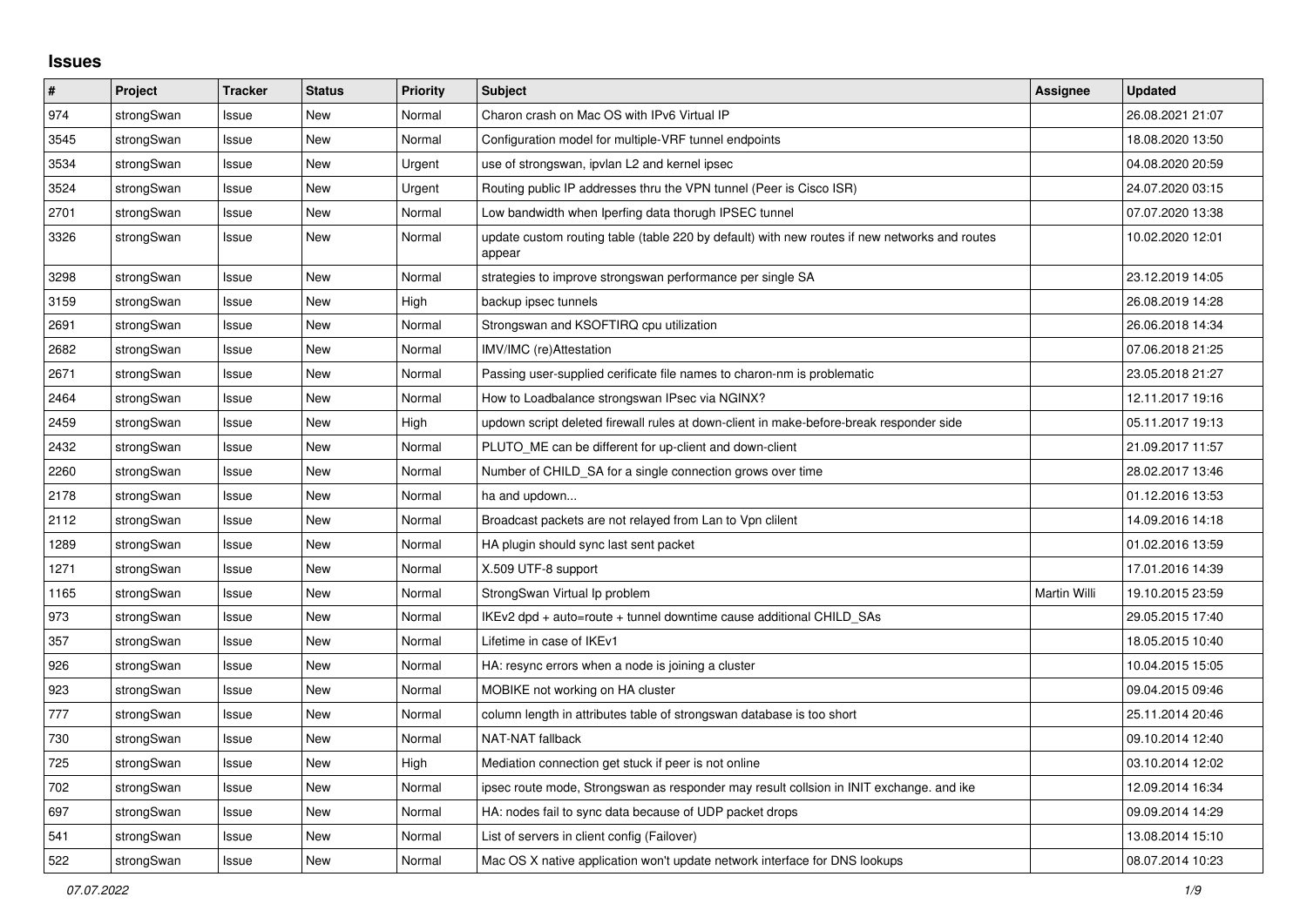| $\sharp$ | Project    | <b>Tracker</b> | <b>Status</b> | <b>Priority</b> | <b>Subject</b>                                                                                           | <b>Assignee</b> | <b>Updated</b>   |
|----------|------------|----------------|---------------|-----------------|----------------------------------------------------------------------------------------------------------|-----------------|------------------|
| 628      | strongSwan | Issue          | New           | Normal          | Windows Phone 8.1 - Certificate Pattern Matching                                                         |                 | 30.06.2014 14:06 |
| 619      | strongSwan | Issue          | <b>New</b>    | Normal          | pki --issue should have an --out option                                                                  |                 | 15.06.2014 00:26 |
| 1265     | strongSwan | Feature        | <b>New</b>    | Normal          | An option to disable NAT-T                                                                               |                 | 23.06.2021 19:41 |
| 3651     | strongSwan | Feature        | New           | Normal          | Support for FC-SP-2                                                                                      |                 | 07.01.2021 20:04 |
| 3457     | strongSwan | Feature        | <b>New</b>    | Low             | user-friendly pkcs11 certificate selection                                                               |                 | 22.05.2020 12:52 |
| 3456     | strongSwan | Feature        | <b>New</b>    | Low             | move to github/gitlab                                                                                    |                 | 22.05.2020 12:27 |
| 3441     | strongSwan | Feature        | New           | Normal          | [Android] Lock modification of VPN configurations on work devices                                        |                 | 11.05.2020 10:00 |
| 3398     | strongSwan | Feature        | New           | Normal          | Android client - allow configuring eap_id with EAP-TLS                                                   |                 | 06.04.2020 23:19 |
| 1057     | strongSwan | Feature        | <b>New</b>    | Normal          | conn switching based on eap identity                                                                     |                 | 24.03.2020 10:14 |
| 3244     | strongSwan | Feature        | New           | Low             | eap-peap on android                                                                                      |                 | 04.11.2019 10:17 |
| 3075     | strongSwan | Feature        | <b>New</b>    | Normal          | <b>IPsec Labelling</b>                                                                                   |                 | 29.05.2019 17:09 |
| 2854     | strongSwan | Feature        | New           | Low             | Srongswan doesn't sending RADIUS Accounting-On/Off on start up / shutdown                                |                 | 10.12.2018 10:19 |
| 2727     | strongSwan | Feature        | New           | Low             | single pair of selectors per CHILD_SA                                                                    |                 | 23.08.2018 12:08 |
| 2707     | strongSwan | Feature        | <b>New</b>    | Normal          | More attributes taken/translated from radius attributes                                                  |                 | 14.07.2018 15:21 |
| 2361     | strongSwan | Feature        | <b>New</b>    | Normal          | Import .sswan files from NetworkManager                                                                  |                 | 12.06.2017 15:25 |
| 930      | strongSwan | Feature        | New           | Normal          | Option to have non-sequential v6 roadwarrior addresses                                                   |                 | 12.01.2016 16:36 |
| 1251     | strongSwan | Feature        | <b>New</b>    | Normal          | FreeBSD HA                                                                                               |                 | 11.01.2016 22:01 |
| 1207     | strongSwan | Feature        | <b>New</b>    | Normal          | Add more than 2 hosts support to HA plugin and make it configurable                                      |                 | 08.12.2015 05:05 |
| 1081     | strongSwan | Feature        | New           | Normal          | Active/standby VPN Gateway Failover                                                                      |                 | 21.08.2015 22:01 |
| 927      | strongSwan | Feature        | New           | Normal          | Charon: Implement route events and add an consumer in updown plugin                                      |                 | 11.04.2015 12:02 |
| 38       | strongSwan | Feature        | New           | Low             | OCSP in IKE payload, RFC4806                                                                             |                 | 19.12.2014 14:20 |
| 87       | strongSwan | Feature        | <b>New</b>    | Normal          | IPsec Multicast Support                                                                                  |                 | 19.12.2014 14:20 |
| 766      | strongSwan | Feature        | <b>New</b>    | Normal          | Make retransmit settings tunable by connection                                                           |                 | 14.11.2014 10:02 |
| 746      | strongSwan | Feature        | <b>New</b>    | Normal          | Different radius server(s) for accounting                                                                |                 | 22.10.2014 12:23 |
| 645      | strongSwan | Feature        | <b>New</b>    | Normal          | Support HeapAlloc() and friends in leak-detective                                                        |                 | 10.07.2014 15:12 |
| 644      | strongSwan | Feature        | New           | Normal          | Non-monolithic Windows build                                                                             |                 | 10.07.2014 15:12 |
| 643      | strongSwan | Feature        | New           | Normal          | CNG/Bcrypt native Windows crypto plugin                                                                  |                 | 10.07.2014 15:12 |
| 642      | strongSwan | Feature        | New           | Normal          | Windows Named Pipe stream and service                                                                    |                 | 10.07.2014 15:11 |
| 641      | strongSwan | Feature        | New           | Normal          | kernel-iph virtual IP support and IKE routing lookups ignoring IPsec routes                              |                 | 10.07.2014 15:11 |
| 640      | strongSwan | Feature        | New           | Normal          | Provide an init once() abstraction layer                                                                 |                 | 10.07.2014 15:10 |
| 368      | strongSwan | Feature        | New           | Low             | Add support for UNITY_DEF_DOMAIN mode config and pass domain to resolvconf                               |                 | 27.07.2013 01:25 |
| 312      | strongSwan | Feature        | New           | Normal          | Feature Request: Option to limit or disable sending of ADDITIONAL *_ADDRESS list for MOBIKE<br>Responder |                 | 13.03.2013 19:19 |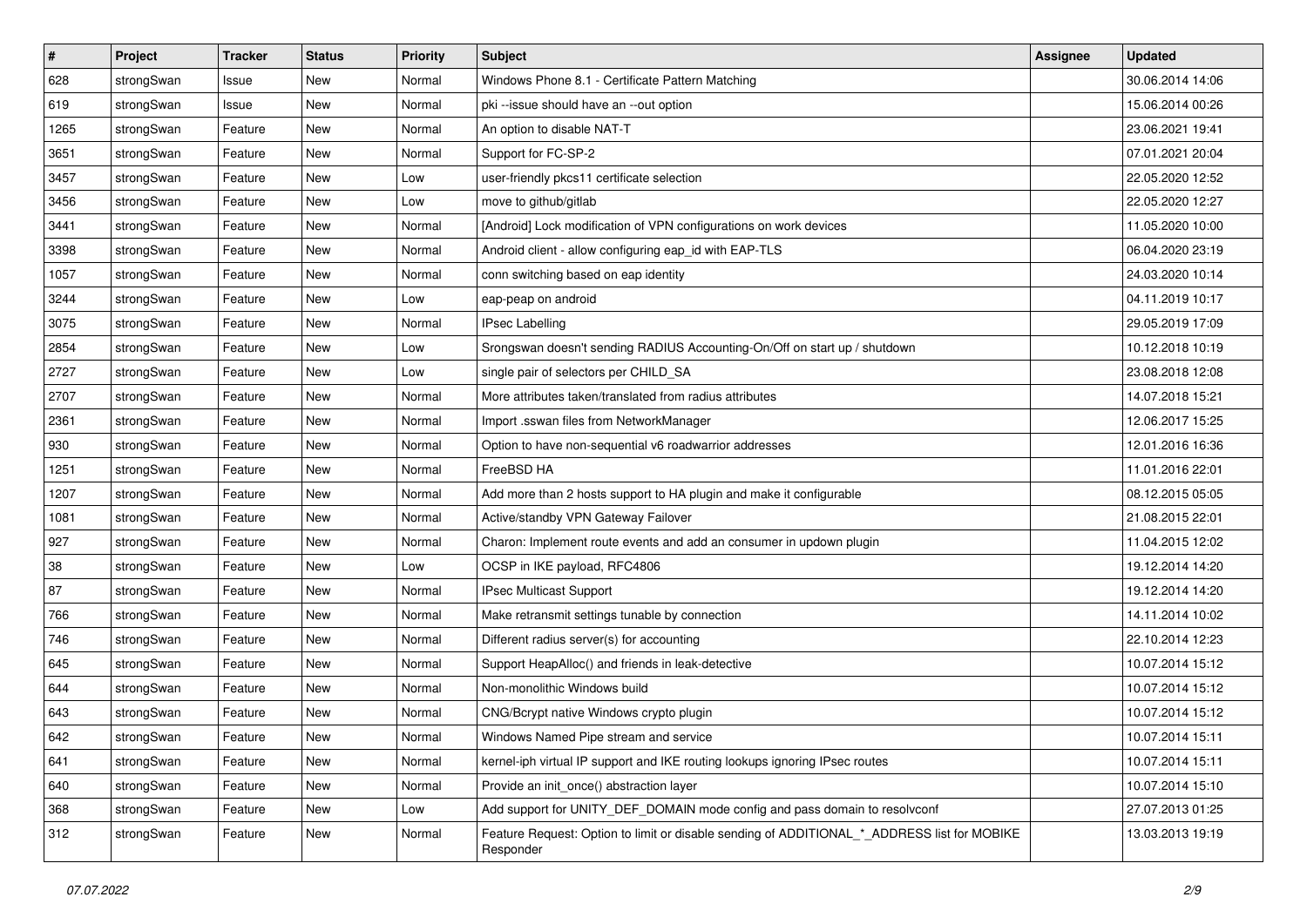| $\vert$ # | Project    | <b>Tracker</b> | <b>Status</b> | <b>Priority</b> | <b>Subject</b>                                                                                                                      | <b>Assignee</b>          | <b>Updated</b>   |
|-----------|------------|----------------|---------------|-----------------|-------------------------------------------------------------------------------------------------------------------------------------|--------------------------|------------------|
| 215       | strongSwan | Feature        | New           | Normal          | strongswan NetworkManager plugin: make the "normal" ipsec configuration usable                                                      |                          | 12.08.2012 04:47 |
| 397       | strongSwan | <b>Bug</b>     | <b>New</b>    | High            | Receive TS_UNACCEPTABLE errors                                                                                                      |                          | 31.05.2017 00:35 |
| 994       | strongSwan | Bug            | New           | Urgent          | same rekey time for ike and child causes tunnel deletion for ikey1 in 5.2.2 version                                                 |                          | 12.06.2015 12:31 |
| 2189      | strongSwan | Feature        | Assigned      | Normal          | Support RFC 8229: TCP Encapsulation of IKE and IPsec Packets                                                                        | Tobias<br><b>Brunner</b> | 05.06.2020 19:48 |
| 173       | strongSwan | Feature        | Assigned      | Normal          | Support for IP address ranges in traffic selectors                                                                                  | Tobias<br><b>Brunner</b> | 14.06.2012 11:31 |
| 129       | strongSwan | Feature        | Assigned      | Normal          | Relations between ike/child/peer_cfg                                                                                                | Martin Willi             | 06.02.2012 10:50 |
| 193       | strongSwan | Bug            | Assigned      | High            | Race condition between acquire jobs and Mobike update while switching WLANs                                                         | Tobias<br><b>Brunner</b> | 16.05.2012 12:18 |
| 3670      | strongSwan | Issue          | Feedback      | Normal          | Can routing rules be changed without terminating and re-initiating the tunnel                                                       |                          | 12.08.2021 14:29 |
| 3496      | strongSwan | Issue          | Feedback      | Normal          | Route-based VPN - transport mode                                                                                                    |                          | 11.02.2021 09:55 |
| 3692      | strongSwan | Issue          | Feedback      | Normal          | Failing IPsec Phase 2 connection between Centos 7 VPS and Cisco ASA5540                                                             |                          | 04.02.2021 16:29 |
| 3686      | strongSwan | Issue          | Feedback      | Normal          | Site to clients IPsec and private IP                                                                                                |                          | 04.02.2021 11:11 |
| 3685      | strongSwan | Issue          | Feedback      | Normal          | giving up after 5 retransmits                                                                                                       |                          | 03.02.2021 16:59 |
| 3682      | strongSwan | Issue          | Feedback      | Normal          | Is there a way to mark special case traffic bypass the traffic selectors?                                                           |                          | 03.02.2021 16:44 |
| 3687      | strongSwan | Issue          | Feedback      | Normal          | Strongswan ipsec do not forward package to host                                                                                     |                          | 02.02.2021 14:40 |
| 3683      | strongSwan | Issue          | Feedback      | Normal          | IKEV2 connection fail to rekey process                                                                                              |                          | 28.01.2021 13:25 |
| 3680      | strongSwan | Issue          | Feedback      | Normal          | How to unload a paritcular certificate from strongswan.                                                                             | Tobias<br><b>Brunner</b> | 27.01.2021 09:28 |
| 3498      | strongSwan | Issue          | Feedback      | Normal          | FreeBSD + dhcp+farp plugin                                                                                                          |                          | 22.01.2021 10:44 |
| 3678      | strongSwan | Issue          | Feedback      | Normal          | IKE authentication credentials are unacceptable - Ubuntu Server - Windows 10 client                                                 |                          | 19.01.2021 18:29 |
| 2357      | strongSwan | Issue          | Feedback      | Normal          | How to initiate IPsec SA Transport Mode without IKE?                                                                                |                          | 18.01.2021 18:36 |
| 3673      | strongSwan | Issue          | Feedback      | Normal          | IKEv2/IPSec MSCHAPv2 fails on Android 11 (API 30).                                                                                  | Tobias<br><b>Brunner</b> | 17.01.2021 07:25 |
| 3672      | strongSwan | Issue          | Feedback      | Normal          | ESP connection over IPv6                                                                                                            |                          | 14.01.2021 17:04 |
| 3671      | strongSwan | Issue          | Feedback      | Normal          | Windows client failed with 13843 against Strongswan via SQL backend                                                                 |                          | 13.01.2021 14:43 |
| 3669      | strongSwan | Issue          | Feedback      | Normal          | Failed connection to IKE_SA (Checkpoint Server)                                                                                     |                          | 08.01.2021 17:58 |
| 3668      | strongSwan | Issue          | Feedback      | Normal          | Configuring the strongSwan Helm chart on openshift                                                                                  | Tobias<br><b>Brunner</b> | 07.01.2021 16:33 |
| 3663      | strongSwan | Issue          | Feedback      | Normal          | Multiple ways to end up with duplicate / redundant child SA entries                                                                 |                          | 06.01.2021 16:15 |
| 3665      | strongSwan | Issue          | Feedback      | Normal          | When there is data flow, the VPN tunnel will not automatically connect                                                              | Tobias<br><b>Brunner</b> | 05.01.2021 16:26 |
| 3662      | strongSwan | Issue          | Feedback      | Normal          | unamed session                                                                                                                      |                          | 04.01.2021 11:32 |
| 3652      | strongSwan | Issue          | Feedback      | Normal          | In strongswan ipsec.conf, how to set the "ike" parameters so that it can support all hash Algorithm<br>and DH group server support? |                          | 08.12.2020 12:35 |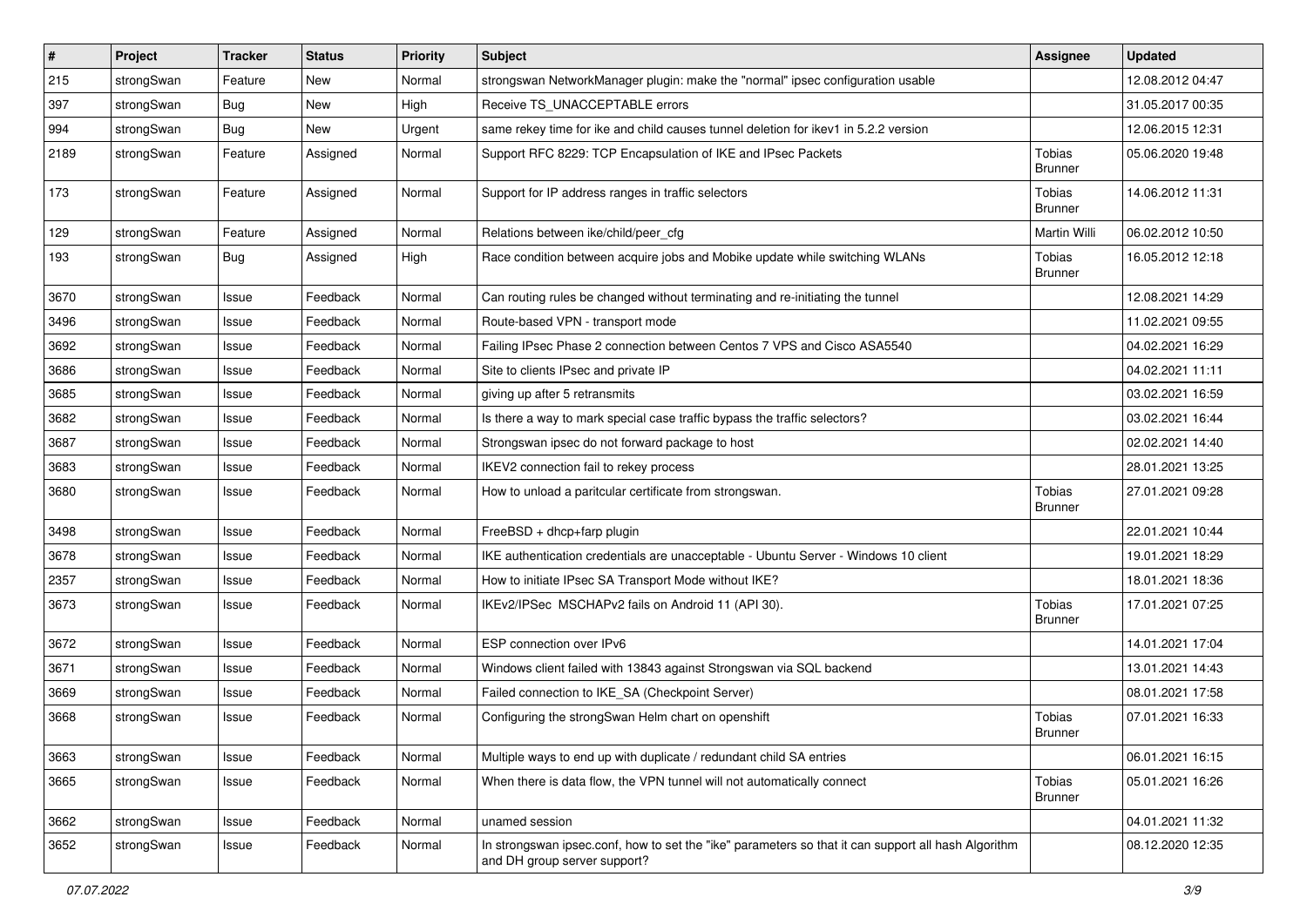| $\vert$ # | Project    | <b>Tracker</b> | <b>Status</b> | Priority | <b>Subject</b>                                                                                               | <b>Assignee</b>                 | <b>Updated</b>   |
|-----------|------------|----------------|---------------|----------|--------------------------------------------------------------------------------------------------------------|---------------------------------|------------------|
| 3654      | strongSwan | Issue          | Feedback      | Normal   | The L2tp/ipsec tunnel interface will not be delete when the connect abnormal interrupt.                      |                                 | 08.12.2020 12:24 |
| 3650      | strongSwan | Issue          | Feedback      | Normal   | HA behaves very strange                                                                                      |                                 | 04.12.2020 08:53 |
| 3647      | strongSwan | Issue          | Feedback      | Normal   | Is it possible to receive INTERNAL_IP4_SUBNET attributes in updown scripts                                   |                                 | 02.12.2020 17:06 |
| 3643      | strongSwan | Issue          | Feedback      | Normal   | Strongswan and FRR NHRP                                                                                      |                                 | 01.12.2020 10:55 |
| 3642      | strongSwan | Issue          | Feedback      | Normal   | How to distinguish encapsulated packets from different interfaces                                            |                                 | 30.11.2020 09:38 |
| 3640      | strongSwan | Issue          | Feedback      | Normal   | Problem surfing via VPN form Android APK on a sepcific Mobile Operator                                       |                                 | 26.11.2020 11:43 |
| 3636      | strongSwan | Issue          | Feedback      | Normal   | Tor behind VPN                                                                                               | <b>Tobias</b><br><b>Brunner</b> | 23.11.2020 14:09 |
| 3630      | strongSwan | Issue          | Feedback      | Normal   | The certificate is loaded but not used.                                                                      |                                 | 18.11.2020 10:29 |
| 3628      | strongSwan | Issue          | Feedback      | Normal   | Constant `retransmit` while establishing CHILD_SA                                                            |                                 | 16.11.2020 10:14 |
| 3629      | strongSwan | Issue          | Feedback      | Normal   | IPSec enc only on specific dport/proto                                                                       |                                 | 16.11.2020 10:04 |
| 3620      | strongSwan | Issue          | Feedback      | Normal   | L2TP/IPSEC ipsec.conf setting                                                                                | Tobias<br><b>Brunner</b>        | 12.11.2020 10:14 |
| 3626      | strongSwan | Issue          | Feedback      | Low      | "Always On VPN" not available in Fire TV 4k                                                                  | <b>Tobias</b><br><b>Brunner</b> | 11.11.2020 12:41 |
| 3625      | strongSwan | Issue          | Feedback      | Normal   | Always on VPN when the client is on the same LAN as the VPN server                                           |                                 | 10.11.2020 18:45 |
| 3618      | strongSwan | Issue          | Feedback      | Normal   | Use side-band to configure strongswan's                                                                      |                                 | 09.11.2020 10:38 |
| 3616      | strongSwan | Issue          | Feedback      | Normal   | With Strongswan 5.7.2, unique=never not allowing multiple clients to establish tunnels with same<br>identity |                                 | 05.11.2020 12:32 |
| 3617      | strongSwan | Issue          | Feedback      | Normal   | full-offload swanctl.conf                                                                                    |                                 | 03.11.2020 17:24 |
| 3614      | strongSwan | Issue          | Feedback      | Normal   | Certificate renewal for about to expire certificates                                                         |                                 | 30.10.2020 13:30 |
| 3613      | strongSwan | Issue          | Feedback      | Low      | Load-test jobs scheduled after tunnels are terminated                                                        |                                 | 28.10.2020 12:06 |
| 3607      | strongSwan | Issue          | Feedback      | Normal   | statusall option reports transport established two or three times per IP at start-up                         |                                 | 27.10.2020 16:48 |
| 3611      | strongSwan | Issue          | Feedback      | Normal   | Unable to Send Traffic Using NAT on EC2 Instance                                                             |                                 | 27.10.2020 16:35 |
| 3610      | strongSwan | Issue          | Feedback      | Normal   | farp plugin conflicts with DHCP service                                                                      |                                 | 26.10.2020 18:06 |
| 3606      | strongSwan | Issue          | Feedback      | Normal   | Using ipsec tunnel from "foreign" subnet                                                                     | Noel Kuntze                     | 26.10.2020 12:23 |
| 3609      | strongSwan | Issue          | Feedback      | Normal   | Potential DNS server IP address conflicts                                                                    |                                 | 26.10.2020 11:12 |
| 3597      | strongSwan | Issue          | Feedback      | Normal   | IPSec Client on CentOS 8 - Can't connect using ShrewSoft VPN config file                                     |                                 | 21.10.2020 16:38 |
| 3604      | strongSwan | Issue          | Feedback      | Normal   | Email Notification on down status                                                                            |                                 | 21.10.2020 10:54 |
| 3596      | strongSwan | Issue          | Feedback      | Normal   | no issuer certificate found for                                                                              |                                 | 21.10.2020 03:27 |
| 3603      | strongSwan | Issue          | Feedback      | Normal   | dns issue in config mode                                                                                     |                                 | 20.10.2020 11:50 |
| 3592      | strongSwan | Issue          | Feedback      | Normal   | Tunnel reported as established but log show "found encrypted payload, but no transform set"                  |                                 | 20.10.2020 10:37 |
| 3598      | strongSwan | Issue          | Feedback      | Normal   | swanctl on Windows: Support aborting execution                                                               |                                 | 19.10.2020 15:01 |
| 3594      | strongSwan | Issue          | Feedback      | Normal   | How to see the traffic at ESP in UDP SPIs and forwarding rule                                                | Tobias<br><b>Brunner</b>        | 15.10.2020 13:57 |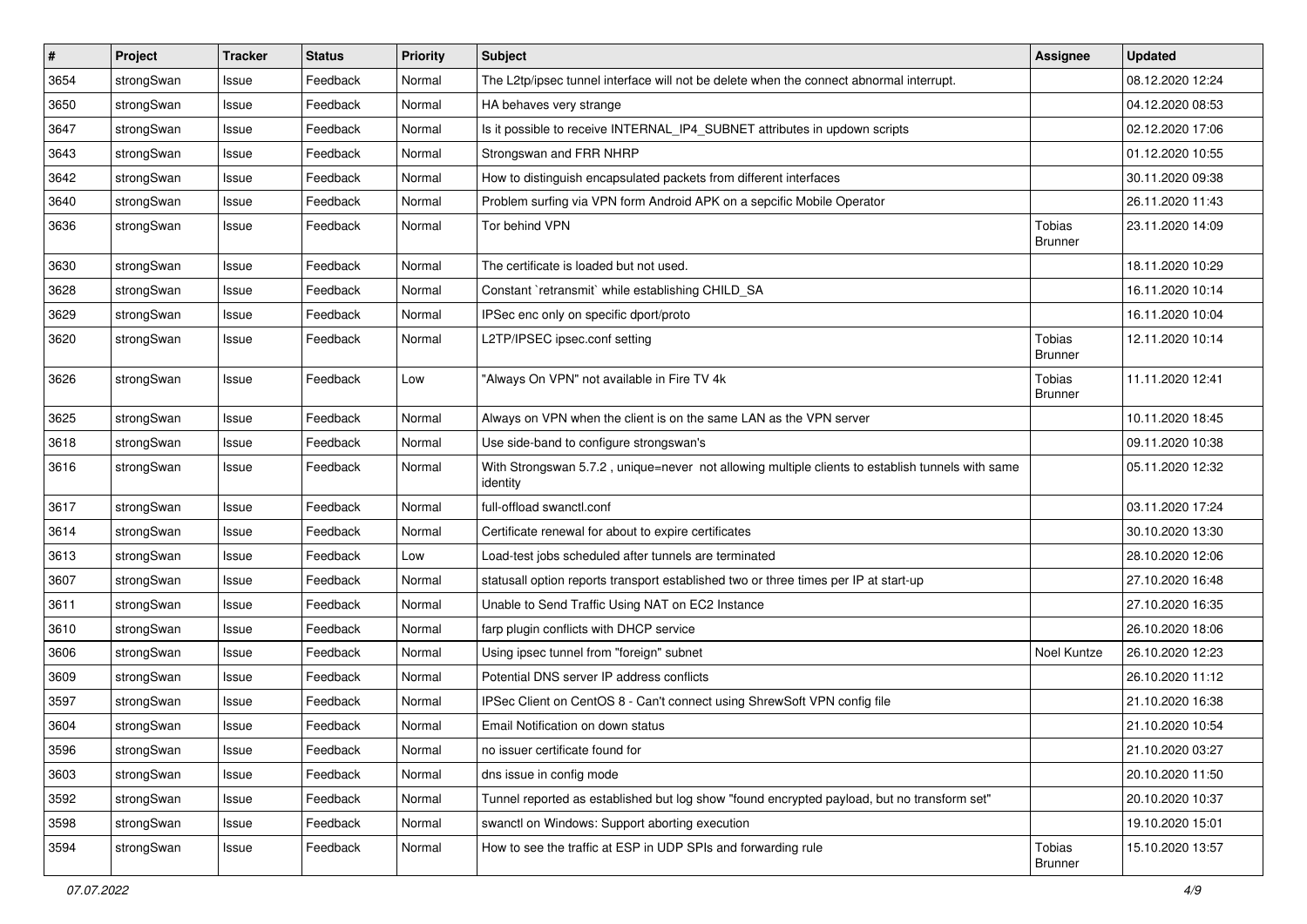| $\pmb{\#}$ | Project    | <b>Tracker</b> | <b>Status</b> | <b>Priority</b> | <b>Subject</b>                                                                          | <b>Assignee</b>                 | <b>Updated</b>   |
|------------|------------|----------------|---------------|-----------------|-----------------------------------------------------------------------------------------|---------------------------------|------------------|
| 3593       | strongSwan | Issue          | Feedback      | Normal          | Need variable tracking make_before_break state into updown scripts                      |                                 | 13.10.2020 09:59 |
| 3588       | strongSwan | Issue          | Feedback      | Normal          | VPN setup over 4G                                                                       |                                 | 08.10.2020 14:13 |
| 3573       | strongSwan | Issue          | Feedback      | Normal          | ike2 and transit traffic                                                                |                                 | 05.10.2020 10:55 |
| 3580       | strongSwan | Issue          | Feedback      | Normal          | encapsulation and packets not routing into tunnel problems                              |                                 | 02.10.2020 10:03 |
| 3584       | strongSwan | Issue          | Feedback      | Normal          | Separate ipsec.conf file per conn and separate ipsec.secrets file per conn              | Tobias<br><b>Brunner</b>        | 30.09.2020 17:06 |
| 3577       | strongSwan | Issue          | Feedback      | Normal          | StrongSwan Connection adding and deleting over network.                                 |                                 | 28.09.2020 15:13 |
| 3578       | strongSwan | Issue          | Feedback      | Normal          | ipsec connection to FortiClient VPN                                                     |                                 | 28.09.2020 15:08 |
| 3576       | strongSwan | Issue          | Feedback      | Normal          | strongswan on openwrt virtual ip inside ipsec tunnel                                    |                                 | 25.09.2020 17:01 |
| 3575       | strongSwan | Issue          | Feedback      | Normal          | Tunnel of IPv6 Over IPv4 not accespting Jumbo Packets                                   |                                 | 23.09.2020 16:44 |
| 3568       | strongSwan | Issue          | Feedback      | Normal          | vpn connection is unstable                                                              |                                 | 23.09.2020 16:28 |
| 3566       | strongSwan | Issue          | Feedback      | Normal          | Number of simultaneous connections limited to 1000 in a cluster                         |                                 | 18.09.2020 09:46 |
| 3565       | strongSwan | Issue          | Feedback      | Normal          | Filtering out logs or plugin in to do so                                                |                                 | 16.09.2020 11:45 |
| 3564       | strongSwan | Issue          | Feedback      | Normal          | Out of order packets are generated if strong swan is running on multiple cores          |                                 | 16.09.2020 10:01 |
| 3561       | strongSwan | Issue          | Feedback      | Normal          | Azure P2S VPN Linux connection error                                                    |                                 | 15.09.2020 12:22 |
| 3560       | strongSwan | Issue          | Feedback      | Normal          | PSK tunnel working - Cert fails with fragmention errors                                 | <b>Tobias</b><br><b>Brunner</b> | 11.09.2020 14:15 |
| 3558       | strongSwan | Issue          | Feedback      | Normal          | deleting half open IKE_SA with x.x.x.x after timeout with iOS device                    |                                 | 05.09.2020 21:23 |
| 3536       | strongSwan | Issue          | Feedback      | Normal          | When Create multiple tunnels restart ipsec service will establish fail.                 |                                 | 03.09.2020 13:58 |
| 3537       | strongSwan | Issue          | Feedback      | Normal          | IPv6 Packets are not transferred from server to client through IPSec using RPC protocol |                                 | 01.09.2020 12:50 |
| 3552       | strongSwan | Issue          | Feedback      | Normal          | Internet disconnects after once VPN is established                                      |                                 | 30.08.2020 05:35 |
| 3291       | strongSwan | Issue          | Feedback      | Normal          | IPSec IKEv2 Client to VPN service 2                                                     | Tobias<br><b>Brunner</b>        | 16.08.2020 12:58 |
| 3392       | strongSwan | Issue          | Feedback      | Normal          | mark=%unique and no Internet-connection with VPN                                        |                                 | 31.07.2020 15:26 |
| 3490       | strongSwan | Issue          | Feedback      | Normal          | Selecting incorrect auth mode for IKEv1                                                 |                                 | 21.07.2020 21:26 |
| 3516       | strongSwan | Issue          | Feedback      | Normal          | Close IKE_SA after expiry without rekey/reauth                                          |                                 | 20.07.2020 19:32 |
| 3499       | strongSwan | Issue          | Feedback      | Normal          | ISAKMP Signature hash algorithm / EAP-TLS Authentification                              |                                 | 30.06.2020 10:40 |
| 3500       | strongSwan | Issue          | Feedback      | Normal          | swanctl --list-cert not listing all certs                                               |                                 | 29.06.2020 15:25 |
| 3442       | strongSwan | Issue          | Feedback      | Normal          | Apply policy based on network interface in transport mode                               |                                 | 13.05.2020 10:53 |
| 2160       | strongSwan | Issue          | Feedback      | Normal          | support for opportunistic encryption                                                    |                                 | 06.05.2020 10:32 |
| 3400       | strongSwan | Issue          | Feedback      | Normal          | Windows 10 IKEv2 rekeying fails                                                         |                                 | 16.04.2020 17:08 |
| 3403       | strongSwan | Issue          | Feedback      | Normal          | IKEv2 natd false detection                                                              |                                 | 09.04.2020 14:19 |
| 3389       | strongSwan | Issue          | Feedback      | Normal          | Child SAs not getting created after rekeying                                            |                                 | 30.03.2020 15:45 |
| 817        | strongSwan | Issue          | Feedback      | Normal          | IKEv2 IPv6 Router Advertisement                                                         |                                 | 27.03.2020 17:14 |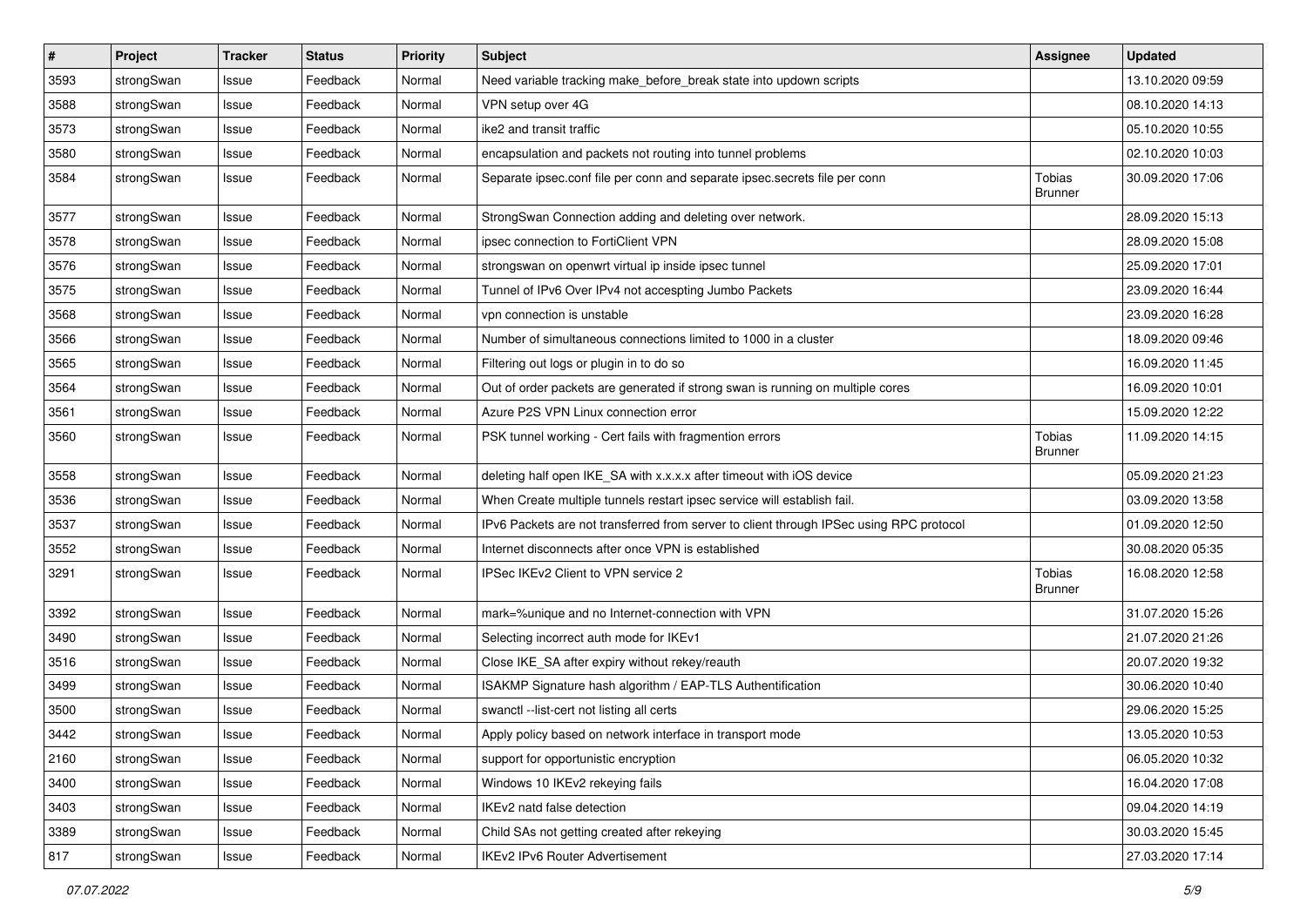| $\pmb{\#}$ | Project    | <b>Tracker</b> | <b>Status</b> | <b>Priority</b> | <b>Subject</b>                                                                                              | Assignee      | <b>Updated</b>   |
|------------|------------|----------------|---------------|-----------------|-------------------------------------------------------------------------------------------------------------|---------------|------------------|
| 3377       | strongSwan | Issue          | Feedback      | Normal          | Interface ID not configured during HA synchronization                                                       |               | 18.03.2020 10:15 |
| 3366       | strongSwan | Issue          | Feedback      | Normal          | Uninstall "any" trap policy if start_action=trap with virtual IPs is used                                   |               | 13.03.2020 14:57 |
| 3342       | strongSwan | Issue          | Feedback      | Normal          | Certain fields in Storngswan on Firestick4K are not editable                                                |               | 20.02.2020 09:36 |
| 3307       | strongSwan | Issue          | Feedback      | Normal          | Probable non compliance with RFC 7296 wrt traffic selector narrowing?                                       |               | 14.01.2020 16:19 |
| 3304       | strongSwan | Issue          | Feedback      | Normal          | Found unsupported critical X.509 extension: X509v3 Name Constraints                                         |               | 13.01.2020 14:50 |
| 3282       | strongSwan | Issue          | Feedback      | Normal          | Android VPN client keeps retrying in airplane mode                                                          |               | 29.11.2019 16:06 |
| 3268       | strongSwan | Issue          | Feedback      | Normal          | Traffic disruption -- policy-based VPN to AWS VPN service                                                   |               | 15.11.2019 16:53 |
| 3254       | strongSwan | Issue          | Feedback      | Normal          | Log level in android level                                                                                  |               | 08.11.2019 08:36 |
| 3151       | strongSwan | Issue          | Feedback      | Normal          | Forecast stops forwarding multicast                                                                         |               | 26.08.2019 14:06 |
| 3154       | strongSwan | lssue          | Feedback      | Normal          | signature validation failed only with sha2                                                                  |               | 20.08.2019 11:51 |
| 3122       | strongSwan | Issue          | Feedback      | Normal          | Strongswan software iterupts                                                                                |               | 18.07.2019 02:27 |
| 3097       | strongSwan | Issue          | Feedback      | Normal          | charon restart behaviour                                                                                    |               | 24.06.2019 16:09 |
| 3072       | strongSwan | Issue          | Feedback      | Normal          | Windows 10: setting WFP SA SPI fails with error 0x80320014                                                  |               | 29.05.2019 14:34 |
| 2750       | strongSwan | Issue          | Feedback      | Normal          | setting WFP SA SPI failed: 0x80320035                                                                       |               | 27.05.2019 11:59 |
| 3041       | strongSwan | Issue          | Feedback      | Low             | fail2ban or equivalent                                                                                      |               | 06.05.2019 09:07 |
| 2966       | strongSwan | Issue          | Feedback      | Normal          | Problems with large amount of subnets in leftsubnet configuration                                           |               | 02.04.2019 10:35 |
| 2964       | strongSwan | Issue          | Feedback      | Normal          | Route to IKE Gateway Fails to Update Under Particular Configuration                                         |               | 13.03.2019 10:38 |
| 2958       | strongSwan | Issue          | Feedback      | Normal          | Trap policies with unspecified remote IP covering multiple specific ports constantly produce new<br>IKE_SAs |               | 11.03.2019 15:03 |
| 2870       | strongSwan | Issue          | Feedback      | Normal          | DNS resolution outside of tunnel if DNS server is in remote TS                                              |               | 22.01.2019 11:06 |
| 2400       | strongSwan | Issue          | Feedback      | Normal          | Is DPD supposed to detect dead tunnel, or dead IKE instance                                                 |               | 11.01.2019 22:53 |
| 2835       | strongSwan | Issue          | Feedback      | Normal          | Rekeyed SA can't be deleted in standby node                                                                 |               | 19.12.2018 02:52 |
| 2816       | strongSwan | Issue          | Feedback      | Normal          | order of DNS entries is reversed in /etc/resolv.conf                                                        |               | 06.11.2018 10:41 |
| 2726       | strongSwan | Issue          | Feedback      | Normal          | Strongswan selects wrong source IP                                                                          |               | 23.08.2018 13:38 |
| 2621       | strongSwan | Issue          | Feedback      | Normal          | Android: VPN connection stops working, strongSwan shows Connected                                           |               | 06.07.2018 13:06 |
| 2698       | strongSwan | Issue          | Feedback      | Low             | DSCP and kernel-libipsec                                                                                    |               | 04.07.2018 15:01 |
| 2678       | strongSwan | Issue          | Feedback      | Normal          | Phase 1 issue                                                                                               |               | 07.06.2018 20:06 |
| 352        | strongSwan | Issue          | Feedback      | Normal          | unable to allocate SPIs from kernel when running 32 bit binaries on 64 bit Linux                            |               | 17.04.2018 14:59 |
| 2618       | strongSwan | Issue          | Feedback      | Normal          | Query regarding assignment of Tunnel IP                                                                     |               | 09.04.2018 10:57 |
| 2580       | strongSwan | Issue          | Feedback      | Normal          | [CFG] handling xx attribute failed in Android or Ubuntu, but works in macOS                                 |               | 09.03.2018 17:49 |
| 2560       | strongSwan | Issue          | Feedback      | Normal          | Duplicate CA cert requests sent                                                                             |               | 28.02.2018 10:54 |
| 2494       | strongSwan | Issue          | Feedback      | Normal          | Problems With 64bit Slot IDs With Pkcs11 Plugin                                                             | Jordan Hrycaj | 12.12.2017 16:03 |
| 2493       | strongSwan | Issue          | Feedback      | Normal          | Pkcs11 Plugin Returns w/Bogus Return Code                                                                   | Jordan Hrycaj | 12.12.2017 15:58 |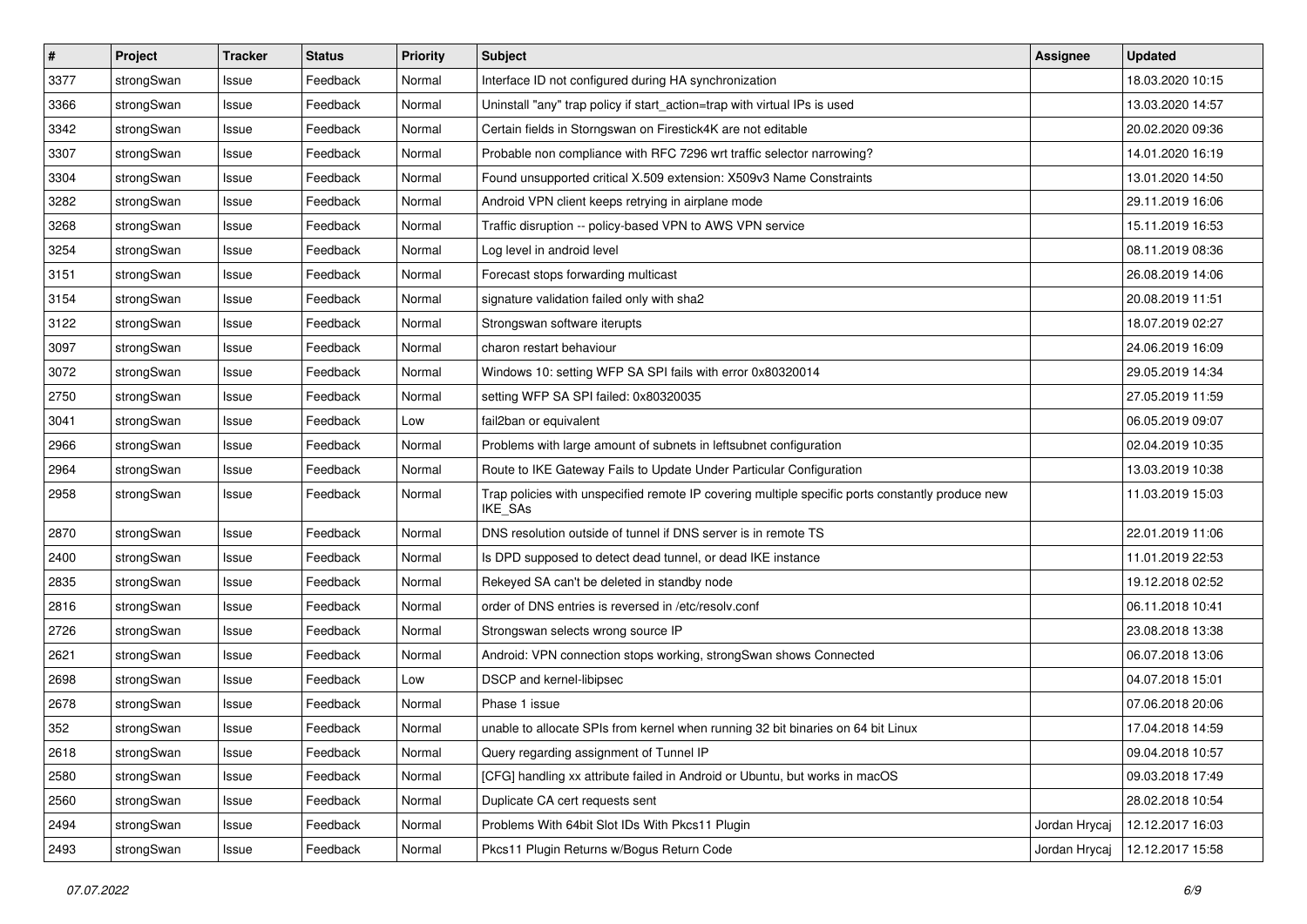| $\vert$ # | Project    | <b>Tracker</b> | <b>Status</b> | <b>Priority</b> | <b>Subject</b>                                                                                                                                          | <b>Assignee</b>          | <b>Updated</b>   |
|-----------|------------|----------------|---------------|-----------------|---------------------------------------------------------------------------------------------------------------------------------------------------------|--------------------------|------------------|
| 2446      | strongSwan | Issue          | Feedback      | Normal          | Traffic loss during IKE reauth despite make-before-break enabled                                                                                        |                          | 27.11.2017 17:12 |
| 2077      | strongSwan | Issue          | Feedback      | Normal          | Grace period before reassigning offline IP lease                                                                                                        |                          | 06.10.2017 10:44 |
| 2411      | strongSwan | Issue          | Feedback      | Normal          | VPN server name resolution is done via overlay DNS server upon IKE disconnect                                                                           |                          | 22.08.2017 10:42 |
| 2394      | strongSwan | Issue          | Feedback      | Normal          | IP is not assigned after re-authentication                                                                                                              |                          | 04.08.2017 19:03 |
| 2319      | strongSwan | Issue          | Feedback      | Normal          | gives up trying to bring up connection after DNS SERVFAIL                                                                                               |                          | 08.05.2017 15:41 |
| 2203      | strongSwan | Issue          | Feedback      | Normal          | Protecting symetric traffic using high availability in gateway to gateway setup (both active)                                                           |                          | 15.02.2017 14:20 |
| 2184      | strongSwan | Issue          | Feedback      | Normal          | configuration with multiple RSA keys                                                                                                                    |                          | 14.12.2016 13:09 |
| 2110      | strongSwan | Issue          | Feedback      | Normal          | Remote Identity (IDr) in IKE AUTH Response is sent as hex-encoded binary value instead of text<br>when setting leftid to type KEY_ID (leftid=@#xxxxxxx) |                          | 13.09.2016 21:42 |
| 1456      | strongSwan | Issue          | Feedback      | Normal          | Missing Tunnel-Client-Endpoint & Tunnel-Server-Endpoint AVP in RADIUS Accounting Start/Stop<br>messages                                                 |                          | 11.05.2016 11:54 |
| 1422      | strongSwan | Issue          | Feedback      | Normal          | IKEv1: IKE_SA reauth vs. CHILD_SA rekey race prevents IKE_SA reauthentication in time                                                                   |                          | 20.04.2016 15:06 |
| 1383      | strongSwan | Issue          | Feedback      | Normal          | How to limit the amount of the installed Child_SAs                                                                                                      |                          | 08.04.2016 11:20 |
| 1338      | strongSwan | Issue          | Feedback      | Normal          | problem with changing esp algorithm in strongswan                                                                                                       |                          | 10.03.2016 18:23 |
| 1334      | strongSwan | Issue          | Feedback      | Normal          | Version 5.3.5, duplicated tunnel aftr IKE_SA rekeyed                                                                                                    |                          | 10.03.2016 11:06 |
| 1276      | strongSwan | Issue          | Feedback      | Normal          | Threading: ext-auth hook blocks any other connection attempt                                                                                            |                          | 27.01.2016 12:28 |
| 1157      | strongSwan | Issue          | Feedback      | Normal          | Message ID overflow RFC 5996 2.2                                                                                                                        |                          | 12.10.2015 13:52 |
| 482       | strongSwan | Issue          | Feedback      | Normal          | NAT-NAT connection                                                                                                                                      | Tobias<br><b>Brunner</b> | 09.10.2014 12:37 |
| 552       | strongSwan | Issue          | Feedback      | Normal          | move pki tool to ipsecdir                                                                                                                               | Tobias<br><b>Brunner</b> | 14.04.2014 13:52 |
| 542       | strongSwan | Issue          | Feedback      | Normal          | Nesting tunnels                                                                                                                                         | Andreas<br>Steffen       | 07.03.2014 09:22 |
| 462       | strongSwan | Issue          | Feedback      | Normal          | strongswan android app can not use on android 4.4 OS                                                                                                    | Tobias<br><b>Brunner</b> | 06.01.2014 13:07 |
| 404       | strongSwan | Issue          | Feedback      | Normal          | TNC: Update HowTos and implement some compilation flag checking                                                                                         | Andreas<br>Steffen       | 10.09.2013 13:58 |
| 359       | strongSwan | Issue          | Feedback      | Normal          | Mediation Server Connection                                                                                                                             | Tobias<br><b>Brunner</b> | 16.07.2013 16:25 |
| 3104      | strongSwan | Feature        | Feedback      | Normal          | EAP-RADIUS: binding address feature for routers with multiple interfaces connected to LAN.                                                              |                          | 17.06.2021 02:26 |
| 3689      | strongSwan | Feature        | Feedback      | Normal          | Auto-connect on Wi-Fi network.                                                                                                                          |                          | 03.02.2021 16:32 |
| 3653      | strongSwan | Feature        | Feedback      | Normal          | Is there any possibility to pass any non-standard parameters for tunnels (ike or child sa) for use by<br>custom plugin?                                 |                          | 08.12.2020 11:03 |
| 3422      | strongSwan | Feature        | Feedback      | Normal          | Allow multiple local.id to be specified in a single connection?                                                                                         |                          | 23.04.2020 13:19 |
| 3276      | strongSwan | Feature        | Feedback      | Low             | N1_MODE_CAPABILITY                                                                                                                                      |                          | 21.11.2019 16:49 |
| 104       | strongSwan | Feature        | Feedback      | Normal          | Postgresgl Db Support                                                                                                                                   |                          | 04.09.2019 10:05 |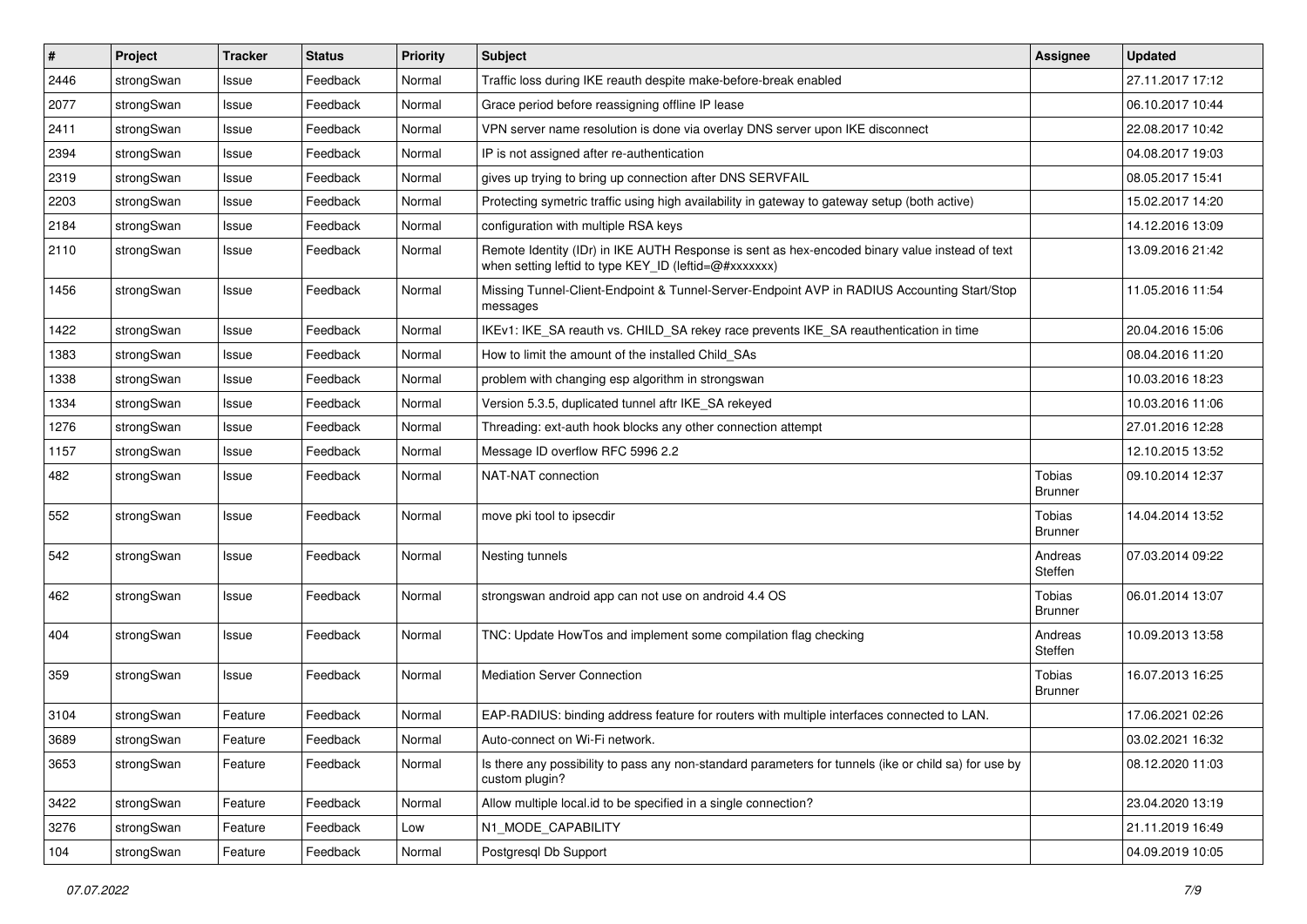| $\pmb{\#}$ | Project    | <b>Tracker</b> | <b>Status</b> | <b>Priority</b> | <b>Subject</b>                                                                                   | <b>Assignee</b>                 | <b>Updated</b>   |
|------------|------------|----------------|---------------|-----------------|--------------------------------------------------------------------------------------------------|---------------------------------|------------------|
| 3162       | strongSwan | Feature        | Feedback      | Normal          | Strongswan Android support for default DNS suffixes (UNITY DEF DOMAIN flag)                      |                                 | 29.08.2019 10:29 |
| 3135       | strongSwan | Feature        | Feedback      | Normal          | Android client - settings for connection re-try                                                  |                                 | 12.08.2019 16:32 |
| 2972       | strongSwan | Feature        | Feedback      | Normal          | how to add X509v3 Key Usage: Key Encipherment                                                    |                                 | 13.03.2019 13:59 |
| 2823       | strongSwan | Feature        | Feedback      | Low             | Implementing VPN peer failover                                                                   |                                 | 16.11.2018 10:25 |
| 2814       | strongSwan | Feature        | Feedback      | Normal          | Force Keepalive Packets if There is no NAT                                                       |                                 | 29.10.2018 15:47 |
| 2793       | strongSwan | Feature        | Feedback      | Normal          | Remote identity with certificate                                                                 |                                 | 15.10.2018 10:20 |
| 2729       | strongSwan | Feature        | Feedback      | Normal          | Does Swanctl provide the same option as Ipsec with the rightID using a %?                        |                                 | 20.09.2018 17:37 |
| 2392       | strongSwan | Feature        | Feedback      | Low             | enable eap-ttls in Android client                                                                | <b>Tobias</b><br><b>Brunner</b> | 04.07.2018 19:48 |
| 2668       | strongSwan | Feature        | Feedback      | Normal          | UE shall include the DEVICE_IDENTITY Notify payload                                              |                                 | 22.05.2018 13:48 |
| 2495       | strongSwan | Feature        | Feedback      | Normal          | LibreSSL Plugin                                                                                  |                                 | 13.12.2017 09:29 |
| 960        | strongSwan | Feature        | Feedback      | Normal          | Raise ALERT PROPOSAL MISMATCH IKE in IKE V1                                                      | Martin Willi                    | 30.08.2017 09:05 |
| 2409       | strongSwan | Feature        | Feedback      | Low             | Android client status details                                                                    |                                 | 18.08.2017 13:23 |
| 2095       | strongSwan | Feature        | Feedback      | Normal          | Support liveness check in Strongswan                                                             |                                 | 31.05.2017 00:56 |
| 1559       | strongSwan | Feature        | Feedback      | Normal          | Expose received XAUTH/EAP username/password prompts via VICI, send secrets via VICI on<br>prompt |                                 | 09.05.2017 16:28 |
| 2307       | strongSwan | Feature        | Feedback      | Normal          | Permit installation of trap policy for CHILD_SA configurations with unset local_addrs            |                                 | 26.04.2017 15:04 |
| 2202       | strongSwan | Feature        | Feedback      | Normal          | Radius NAS IP to be specified                                                                    |                                 | 18.01.2017 17:58 |
| 2185       | strongSwan | Feature        | Feedback      | Normal          | INTERNAL_IP4_SUBNET Attribute Support in Android Client                                          |                                 | 10.12.2016 01:14 |
| 2165       | strongSwan | Feature        | Feedback      | Normal          | missing LIBRESSL_VERSION_NUMBER support                                                          |                                 | 03.11.2016 09:23 |
| 1082       | strongSwan | Feature        | Feedback      | Normal          | Framed-Route to set leftsubnet                                                                   |                                 | 07.10.2016 10:02 |
| 1506       | strongSwan | Feature        | Feedback      | Normal          | Enhance DoS protection to deny users that failed Authentication                                  |                                 | 17.06.2016 14:31 |
| 1482       | strongSwan | Feature        | Feedback      | Normal          | Allow changing init_limit_half_open etc. at runtime by reloading strongswan.conf                 |                                 | 26.05.2016 14:49 |
| 1253       | strongSwan | Feature        | Feedback      | Normal          | Strongswan doesn't support CA bundles                                                            |                                 | 19.01.2016 11:23 |
| 1008       | strongSwan | Feature        | Feedback      | Normal          | FARP for IPv6                                                                                    |                                 | 14.12.2015 20:59 |
| 162        | strongSwan | Feature        | Feedback      | Normal          | Submit ClusterIP patches mainline                                                                |                                 | 14.12.2015 20:43 |
| 1000       | strongSwan | Feature        | Feedback      | Normal          | Raise ALERT TS MISMATCH in IKE V1                                                                |                                 | 09.09.2015 12:47 |
| 1079       | strongSwan | Feature        | Feedback      | Normal          | Future Plans for firwall configuration equivalent under FreeBSD                                  |                                 | 21.08.2015 15:58 |
| 693        | strongSwan | Feature        | Feedback      | Normal          | Time policy for roadwarrior                                                                      | Tobias<br><b>Brunner</b>        | 02.09.2014 11:06 |
| 268        | strongSwan | Feature        | Feedback      | Normal          | support for ssh keypairs in strongswan network-manager plugin                                    | <b>Tobias</b><br><b>Brunner</b> | 19.02.2014 15:13 |
| 420        | strongSwan | Feature        | Feedback      | Normal          | Add more of the verbs that were supported by pluto to the updown plugin                          | Tobias<br><b>Brunner</b>        | 11.10.2013 07:56 |